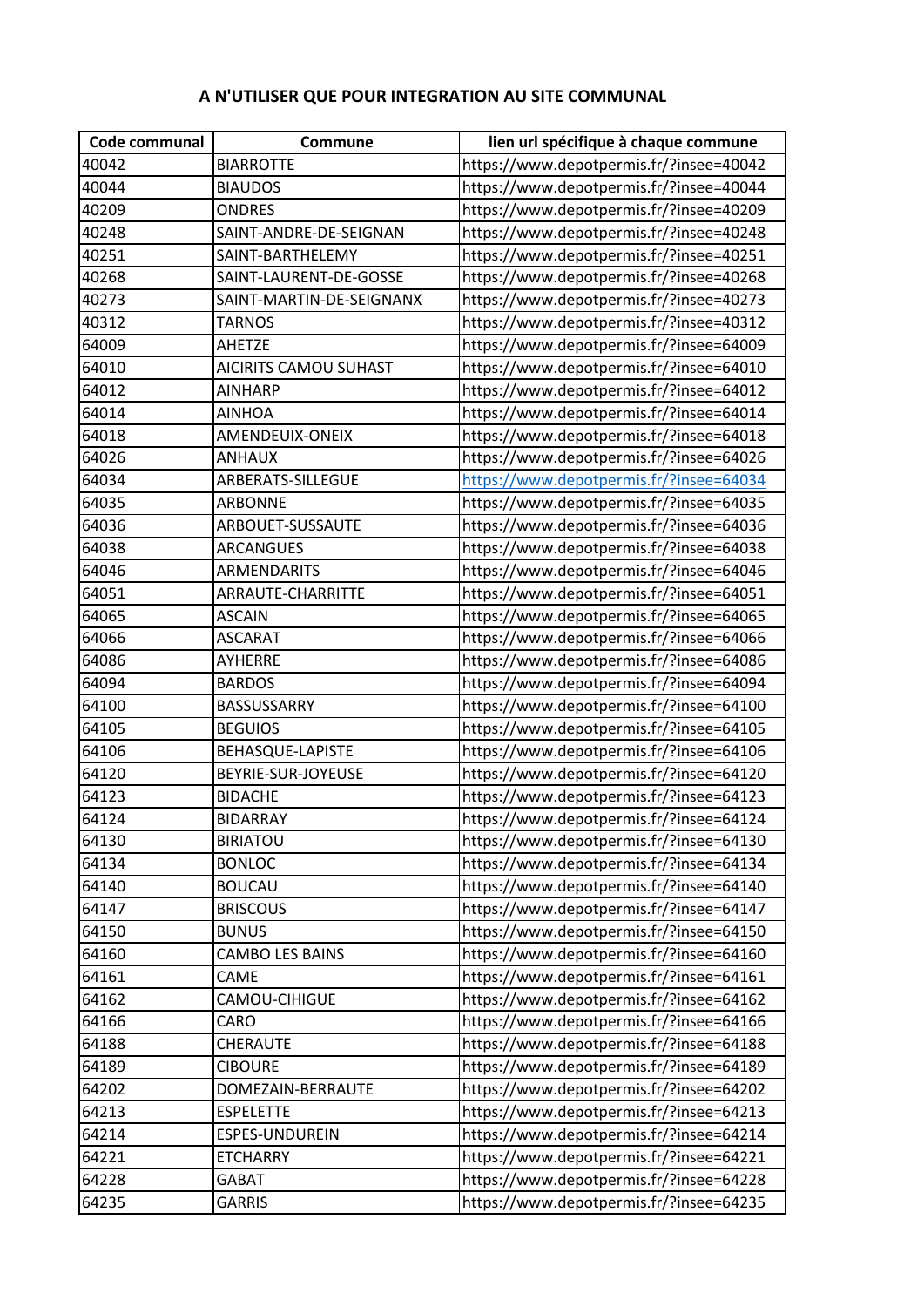| 64247 | <b>GOTEIN-LIBARRENX</b>   | https://www.depotpermis.fr/?insee=64247 |
|-------|---------------------------|-----------------------------------------|
| 64249 | <b>GUETHARY</b>           | https://www.depotpermis.fr/?insee=64249 |
| 64250 | <b>GUICHE</b>             | https://www.depotpermis.fr/?insee=64250 |
| 64255 | <b>HALSOU</b>             | https://www.depotpermis.fr/?insee=64255 |
| 64256 | <b>HASPARREN</b>          | https://www.depotpermis.fr/?insee=64256 |
| 64259 | <b>HELETTE</b>            | https://www.depotpermis.fr/?insee=64259 |
| 64265 | <b>HOSTA</b>              | https://www.depotpermis.fr/?insee=64265 |
| 64267 | <b>IBAROLLE</b>           | https://www.depotpermis.fr/?insee=64267 |
| 64268 | <b>IDAUX-MENDY</b>        | https://www.depotpermis.fr/?insee=64268 |
| 64271 | <b>IHOLDY</b>             | https://www.depotpermis.fr/?insee=64271 |
| 64272 | <b>ILHARRE</b>            | https://www.depotpermis.fr/?insee=64272 |
| 64273 | <b>IRISSARRY</b>          | https://www.depotpermis.fr/?insee=64273 |
| 64274 | <b>IROULEGUY</b>          | https://www.depotpermis.fr/?insee=64274 |
| 64275 | <b>ISPOURE</b>            | https://www.depotpermis.fr/?insee=64275 |
| 64277 | <b>ISTURITS</b>           | https://www.depotpermis.fr/?insee=64277 |
| 64279 | <b>ITXASSOU</b>           | https://www.depotpermis.fr/?insee=64279 |
| 64282 | <b>JATXOU</b>             | https://www.depotpermis.fr/?insee=64282 |
| 64283 | JAXU                      | https://www.depotpermis.fr/?insee=64283 |
| 64289 | LA BASTIDE CLAIRENCE      | https://www.depotpermis.fr/?insee=64289 |
| 64294 | LABETS-BISCAY             | https://www.depotpermis.fr/?insee=64294 |
| 64297 | LACARRE                   | https://www.depotpermis.fr/?insee=64297 |
| 64304 | <b>LAHONCE</b>            | https://www.depotpermis.fr/?insee=64304 |
| 64314 | LARCEVEAU-ARROS-CIBITS    | https://www.depotpermis.fr/?insee=64314 |
| 64317 | LARRESSORE                | https://www.depotpermis.fr/?insee=64317 |
| 64319 | LARRIBAR-SORHAPURU        | https://www.depotpermis.fr/?insee=64319 |
| 64322 | LASSE                     | https://www.depotpermis.fr/?insee=64322 |
| 64327 | LECUMBERRY                | https://www.depotpermis.fr/?insee=64327 |
| 64342 | LICQ-ATHEREY              | https://www.depotpermis.fr/?insee=64342 |
| 64345 | LOHITZUN-OYHERCQ          | https://www.depotpermis.fr/?insee=64345 |
| 64350 | LOUHOSSOA                 | https://www.depotpermis.fr/?insee=64350 |
| 64364 | <b>MACAYE</b>             | https://www.depotpermis.fr/?insee=64364 |
| 64368 | MASPARRAUTE               | https://www.depotpermis.fr/?insee=64368 |
| 64371 | <b>MAULEON LICHARRE</b>   | https://www.depotpermis.fr/?insee=64371 |
| 64377 | <b>MENDIONDE</b>          | https://www.depotpermis.fr/?insee=64377 |
| 64407 | <b>MOUGUERRE</b>          | https://www.depotpermis.fr/?insee=64407 |
| 64425 | OREGUE                    | https://www.depotpermis.fr/?insee=64425 |
| 64435 | OSSERAIN-RIVAREYTE        | https://www.depotpermis.fr/?insee=64435 |
| 64436 | <b>OSSES</b>              | https://www.depotpermis.fr/?insee=64436 |
| 64437 | OSTABAT-ASME              | https://www.depotpermis.fr/?insee=64437 |
| 64475 | SAINTE-ENGRACE            | https://www.depotpermis.fr/?insee=64475 |
| 64476 | SAINT-ESTEBEN             | https://www.depotpermis.fr/?insee=64476 |
| 64477 | SAINT ETIENNE DE BAIGORRY | https://www.depotpermis.fr/?insee=64477 |
| 64483 | SAINT-JEAN-DE-LUZ         | https://www.depotpermis.fr/?insee=64483 |
| 64484 | SAINT-JEAN-LE-VIEUX       | https://www.depotpermis.fr/?insee=64484 |
| 64487 | SAINT-JUST-IBARRE         | https://www.depotpermis.fr/?insee=64487 |
| 64489 | SAINT-MARTIN-D ARBEROUE   | https://www.depotpermis.fr/?insee=64489 |
| 64490 | SAINT-MARTIN-D ARROSSA    | https://www.depotpermis.fr/?insee=64490 |
| 64492 | SAINT-MICHEL              | https://www.depotpermis.fr/?insee=64492 |
| 64493 | SAINT-PALAIS              | https://www.depotpermis.fr/?insee=64493 |
| 64495 | SAINT-PEE-SUR-NIVELLE     | https://www.depotpermis.fr/?insee=64495 |